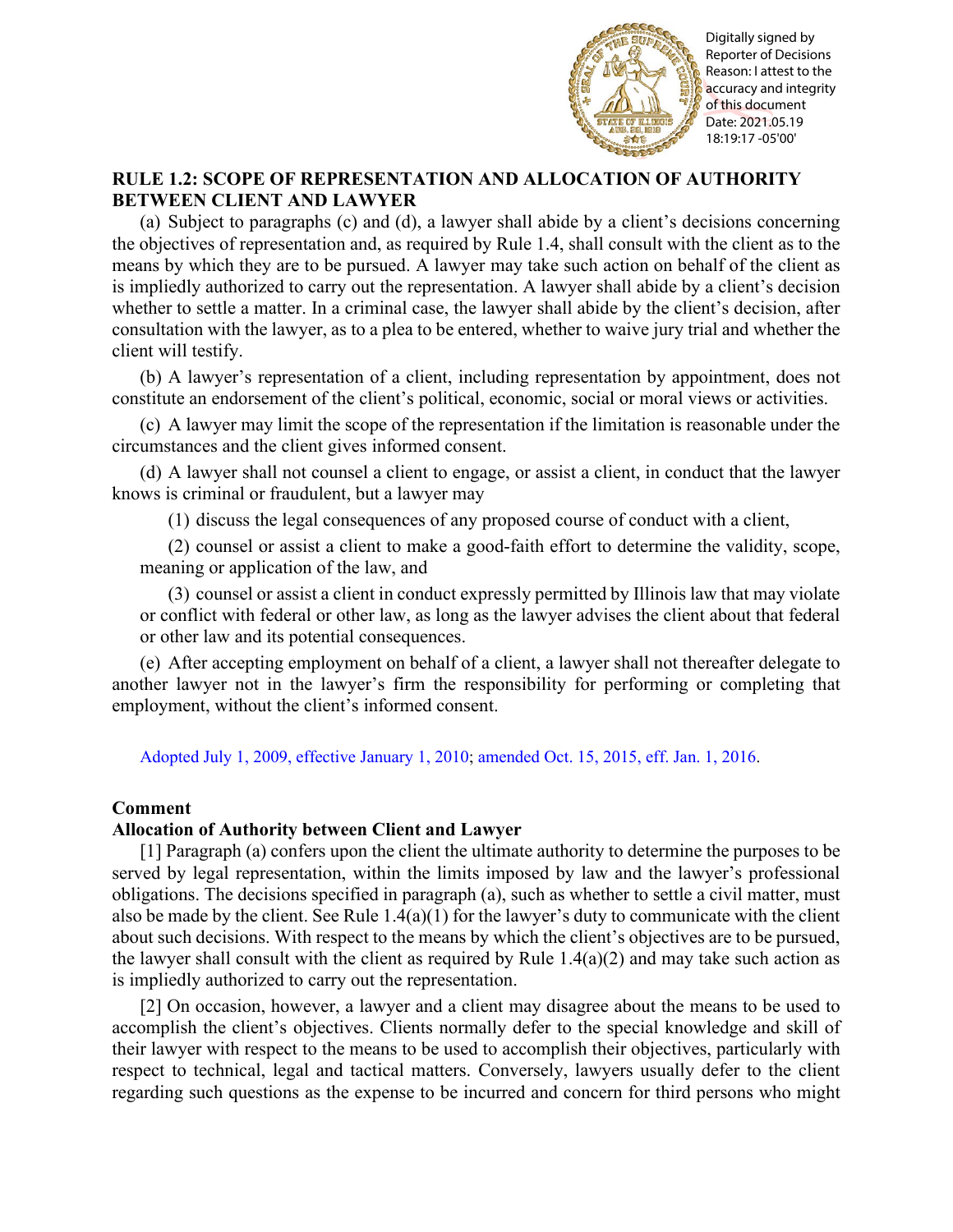be adversely affected. Because of the varied nature of the matters about which a lawyer and client might disagree and because the actions in question may implicate the interests of a tribunal or other persons, this Rule does not prescribe how such disagreements are to be resolved. Other law, however, may be applicable and should be consulted by the lawyer. The lawyer should also consult with the client and seek a mutually acceptable resolution of the disagreement. If such efforts are unavailing and the lawyer has a fundamental disagreement with the client, the lawyer may withdraw from the representation. See Rule 1.16(b)(4). Conversely, the client may resolve the disagreement by discharging the lawyer. See Rule 1.16(a)(3).

[3] At the outset of a representation, the client may authorize the lawyer to take specific action on the client's behalf without further consultation. Absent a material change in circumstances and subject to Rule 1.4, a lawyer may rely on such an advance authorization. The client may, however, revoke such authority at any time.

[4] In a case in which the client appears to be suffering diminished capacity, the lawyer's duty to abide by the client's decisions is to be guided by reference to Rule 1.14.

#### **Independence from Client's Views or Activities**

[5] Legal representation should not be denied to people who are unable to afford legal services, or whose cause is controversial or the subject of popular disapproval. By the same token, representing a client does not constitute approval of the client's views or activities.

### **Agreements Limiting Scope of Representation**

[6] The scope of services to be provided by a lawyer may be limited by agreement with the client or by the terms under which the lawyer's services are made available to the client. When a lawyer has been retained by an insurer to represent an insured, for example, the representation may be limited to matters related to the insurance coverage. A limited representation may be appropriate because the client has limited objectives for the representation. In addition, the terms upon which representation is undertaken may exclude specific means that might otherwise be used to accomplish the client's objectives. Such limitations may exclude actions that the client thinks are too costly or that the lawyer regards as repugnant or imprudent.

[7] Although this Rule affords the lawyer and client substantial latitude to limit the representation, the limitation must be reasonable under the circumstances. If, for example, a client's objective is limited to securing general information about the law the client needs in order to handle a common and typically uncomplicated legal problem, the lawyer and client may agree that the lawyer's services will be limited to a brief telephone consultation. Such a limitation, however, would not be reasonable if the time allotted was not sufficient to yield advice upon which the client could rely. Although an agreement for a limited representation does not exempt a lawyer from the duty to provide competent representation, the limitation is a factor to be considered when determining the legal knowledge, skill, thoroughness and preparation reasonably necessary for the representation. See Rule 1.1.

[8] All agreements concerning a lawyer's representation of a client must accord with the Rules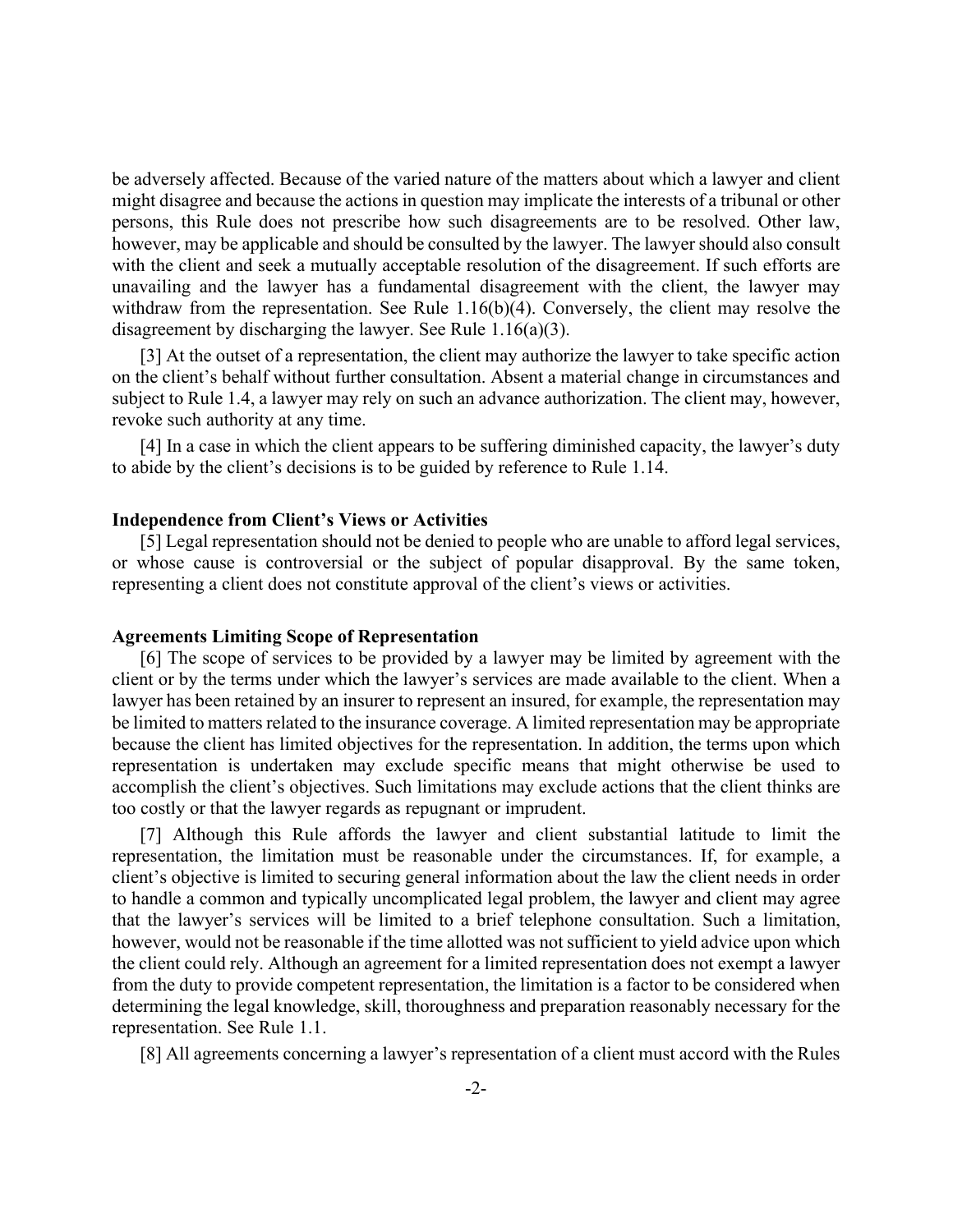of Professional Conduct and other law. See, *e.g.*, Rules 1.1, 1.8 and 5.6, and Supreme Court Rules  $13(c)(6)$  and  $137(e)$ .

### **Criminal, Fraudulent and Prohibited Transactions**

[9] Paragraph (d) prohibits a lawyer from knowingly counseling or assisting a client to commit a crime or fraud. This prohibition, however, does not preclude the lawyer from giving an honest opinion about the actual consequences that appear likely to result from a client's conduct. Nor does the fact that a client uses advice in a course of action that is criminal or fraudulent of itself make a lawyer a party to the course of action. There is a critical distinction between presenting an analysis of legal aspects of questionable conduct and recommending the means by which a crime or fraud might be committed with impunity.

[10] Paragraph (d)(3) was adopted to address the dilemma facing a lawyer in Illinois after the passage of the Illinois Compassionate Use of Medical Cannabis Pilot Program Act effective January 1, 2014. The Act expressly permits the cultivation, distribution, and use of marijuana for medical purposes under the conditions stated in the Act. Conduct permitted by the Act may be prohibited by the federal Controlled Substances Act, 21 U.S.C. §§801-904 and other law. The conflict between state and federal law makes it particularly important to allow a lawyer to provide legal advice and assistance to a client seeking to engage in conduct permitted by Illinois law. In providing such advice and assistance, a lawyer shall also advise the client about related federal law and policy. Paragraph (d)(3) is not restricted in its application to the marijuana law conflict. A lawyer should be especially careful about counseling or assisting a client in other contexts in conduct that may violate or conflict with federal, state, or local law.

[11] When the client's course of action has already begun and is continuing, the lawyer's responsibility is especially delicate. The lawyer is required to avoid assisting the client, for example, by drafting or delivering documents that the lawyer knows are fraudulent or by suggesting how the wrongdoing might be concealed. A lawyer may not continue assisting a client in conduct that the lawyer originally supposed was legally proper but then discovers is criminal or fraudulent. The lawyer must, therefore, withdraw from the representation of the client in the matter. See Rule 1.16(a). In some cases, withdrawal alone might be insufficient. It may be necessary for the lawyer to give notice of the fact of withdrawal and to disaffirm any opinion, document, affirmation or the like. See Rule 4.1. In such situations, the lawyer should also consider whether disclosure of information relating to the representation is appropriate. See Rule 1.6(b).

[12] Where the client is a fiduciary, the lawyer may be charged with special obligations in dealings with a beneficiary.

[13] Paragraph (d) applies whether or not the defrauded party is a party to the transaction. Hence, a lawyer must not participate in a transaction to effectuate criminal or fraudulent avoidance of tax liability. Paragraph (d) does not preclude undertaking a criminal defense incident to a general retainer for legal services to a lawful enterprise. The last clause of paragraph (d) recognizes that determining the validity or interpretation of a statute or regulation may require a course of action involving disobedience of the statute or regulation or of the interpretation placed upon it by governmental authorities.